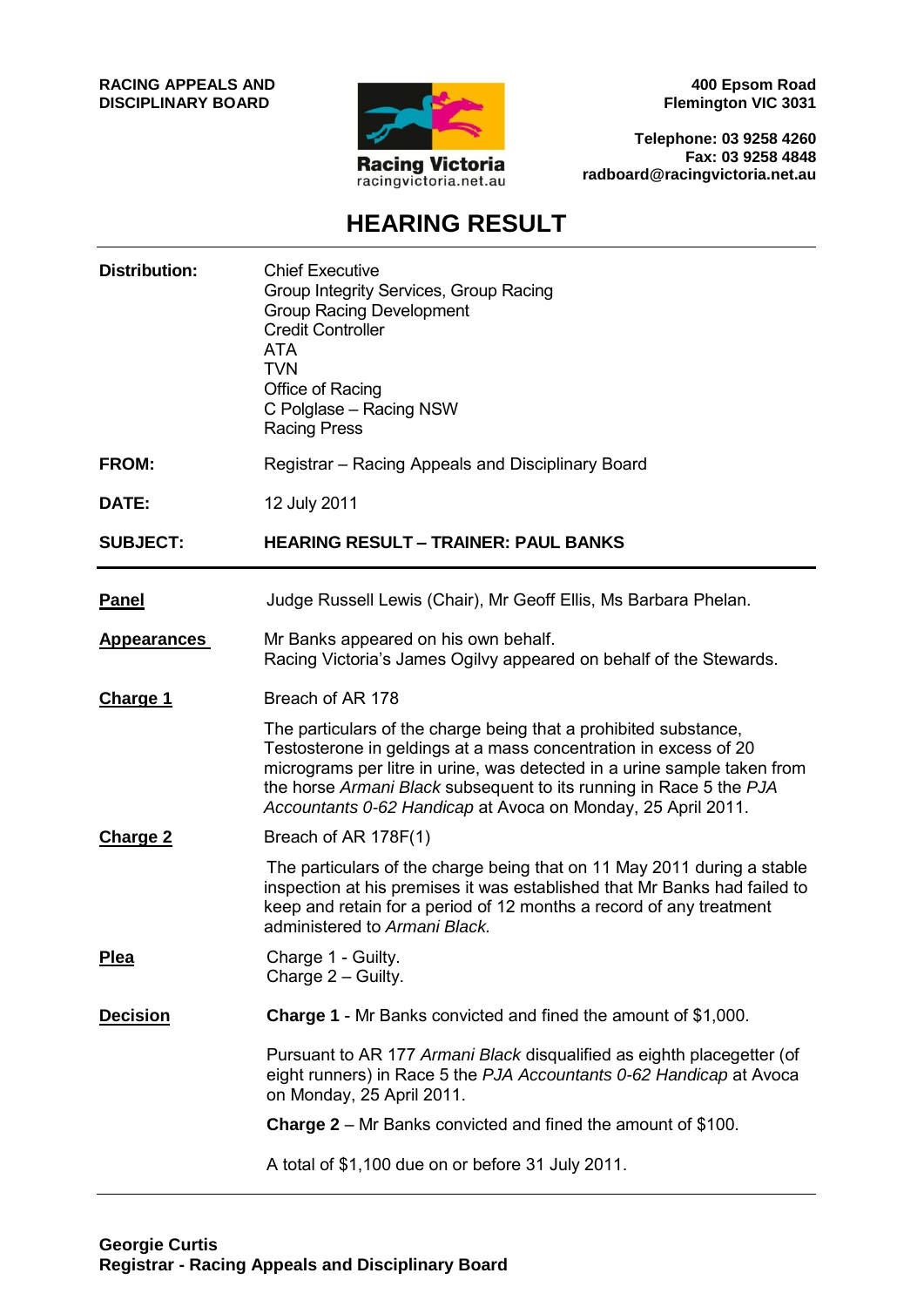# **TRANSCRIPT OF**

## **PROCEEDINGS**

## **RACING APPEALS AND DISCIPLINARY BOARD**

\_\_\_\_\_\_\_\_\_\_\_\_\_\_\_\_\_\_\_\_\_\_\_\_\_\_\_\_\_\_\_\_\_\_\_\_\_\_\_\_\_\_\_\_\_\_\_\_\_\_\_\_\_\_\_\_\_\_\_\_\_\_\_

**HIS HONOUR JUDGE R.P.L. LEWIS, Chairman MR G. ELLIS MS B. PHELAN**

### **EXTRACT OF PROCEEDINGS**

### **DECISION**

### **TRAINER: PAUL BANKS**

#### **MELBOURNE**

### **TUESDAY, 12 JULY 2011**

MR J. OGILVY appeared on behalf of the RVL Stewards

MR P. BANKS appeared on his own behalf